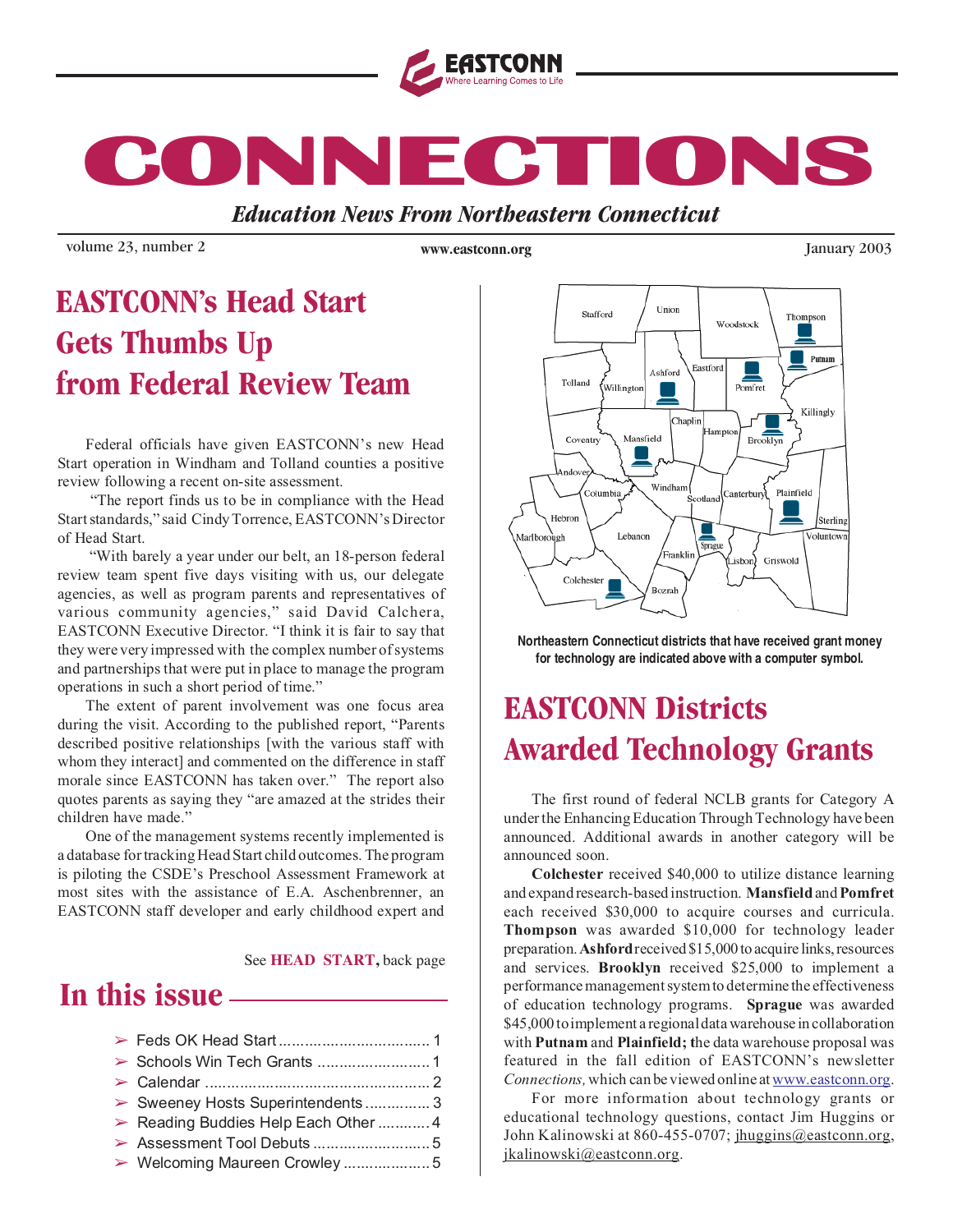## **Calendar of** Regional Activities



### **FEBRUARY 2003**

- 3 ......... iMovie: Intro to Making Computer Movies
- 4 ......... iCONN: Using the new Digital Library in the Classroom
- 5 ......... Introduction to Microsoft Excel
- 5 ......... Developing Your School Leader and Professional Development Plan
- 7 ......... URSA Meeting
- 7, 14 & 28 Using Technology to Meet the Needs of Multiple Intelligences
- 10 ......... Beginning Web Searches & Email
- 12 ......... Literacy Strategies to Improve Comprehension in Science
- 20 ......... The Responsive Classroom
- 24 ......... Intermediate Web Searches and Email
- 27 ......... Literacy Strategies to Improve Comprehension in Language Arts & Social Studies

### **MARCH 2003**

- 3 ......... Facilitating Conversations that Focus on Student Work
- 3 ......... iCONN: Using the new Digital Library in the Classroom
- 6 ......... Orienteering: From Classroom to Forest
- 5 ......... During Reading, Thinking Strategies that Foster Comprehension
- 5, 12, ... Introduction to FileMaker ( $\&$  April 2  $\&$  9)
- 11 ......... Understanding by Design: A Model for Designing Engaging Curriculum Units
- 11 ......... Charts and Graphs in Microsoft Excel
- 12 ......... Regional Staff Development Meeting
- 13 ......... Portfolio Development of Teacher Evaluation & Professional Development Plan
- 14 ......... The WebQuest: It's More than Just Searching the Web
- 14 ......... URSA Meeting
- 18 & 27 Step into the Stories of America and the Sea
- 20 ......... Something to Write About: Strategies for Student Writing
- 20 ......... Tech Council Meeting
- 21 ......... Models of Web-Based Learning for Your Students
- 26 ......... Literacy Strategies to Improve Comprehension in All Content Areas
- 27 ......... The Marginal Teacher
- 28 ......... Strategies that Work: Technology & Reading in Grades 1-3

**Note: Workshops fill up quickly. Please reserve seats early. EASTCONN workshops are subject to change without notice. E-mail the EASTCONN Conference Office at conferenceoffice@eastconn.org for more information about any of the meetings and workshops listed here. Workshop information is also available on our Web site at www.eastconn.org. In case of inclement weather, call our cancellation line at 860-455-0420.**

# **K-12 Math Curriculum Guide Available Online**



The in-demand*Goals 2000Mathematics Curriculum Guide (PreK-12)* is now available for download through a special link on The Connecticut State Department of Education (CSDE) Bureau of Curriculum and Instruction website: www.state.ct.us/ sde/dtl/curriculum/mathgoal/currmath\_goal2000.htm or by clicking on the spotlight link on the EASTCONN home page at www.eastconn.org.

Originally available on CD-Rom, this comprehensive curriculum resource was produced under the leadership of Helen Weingart, EASTCONN staff developer and facilitator of curriculum, assessment and instruction services, with the guidance of CSDE Math Consultant Mari Muri and the Mathematics Development Committee. Sections of the curriculum were piloted in Stafford, Willington and Plainfield.

For more information about the Mathematics Curriculum or any curriculum, assessment or instruction questions, contact Helen Weingart at 860-455-0707 or hweingart@eastconn.org.



### **ACT OPEN HOUSE February 11, 2003**

*(snow date: 2/25/03)* **6:30 PM – 8:00 PM EASTCONN Hampton 376 Hartford Turnpike (Rte. 6), Hampton**

*For students, parents, and other persons interested in ACT (Arts at the Capitol Theater), EASTCONN's half-day inter-district magnet school for high school students*

*RSVP to Connie at EASTCONN, 860-455-0707 by 2/7/03.*

#### **EASTCONN Administration**

David J. Calchera, Executive Director Paula M. Colen, Deputy Executive Director

#### **EASTCONN Connections**

Editor: Teddie Sleight  $\sim$  tsleight@eastconn.org Assistant: Cindy Laurendeau ~ claurendeau@eastconn.org Photographer: Peggy Roberts ~ proberts@eastconn.org

#### **Communications Department Dotty Budnick, Director**

**EASTCONN**, 376 Hartford Turnpike, Hampton, CT 06247 860-455-0707 FAX: 860-455-0691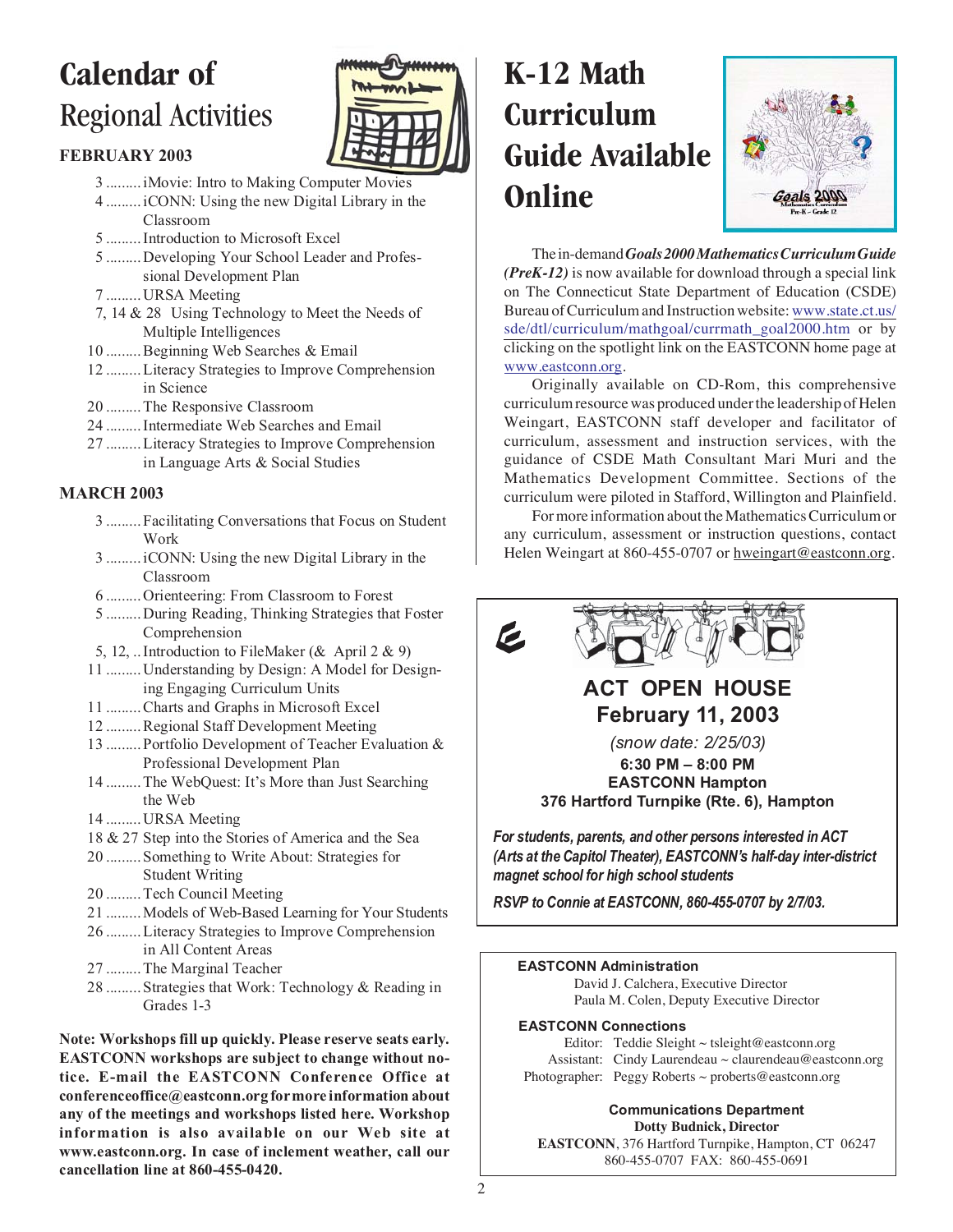### **Sweeney Models Literacy Improvements for Superintendent Network**

Last fall, Windham's Sweeney School modeled its schoolwide improvements and literacy programs during an on-site Connecticut Superintendent's Network visit, a project funded by the Connecticut Center for School Change and facilitated by Harvard Professor Dick Elmore, a recognized leader in the field of school improvement.

The Connecticut Network's 14 members share the common



**Pat Proctor, Superintendent of Windham Schools, shares Sweeney School's improvement initiatives**

goal of school improvement. They take turns hosting the network meetings and posing a problem statement for the members to consider. Pat Proctor, Superintendent of Windham Schools, has been a member of the group since its inception and invited the group to spend a day at Sweeney School observing the first and second grades during their literacy block hour.

Proctor sought suggestions on how to maximize the time committed to comprehensive literacy improvement. "Our centerpiece is the guided reading," said Proctor, "but we

want to make sure that during independent work the students are engaged in quality literacy work."

The visitors provided validation and some useful suggestions, as well as a lively discussion about the dual demands of affect and academic rigor.

"There is a subtle interplay between high affect and cognitive demand, and the extent to which one can undermine the other," said Proctor. "The key is that you must have both high affect and high task."

Proctor selected Sweeney School as the site of the visit because of its long history of systemic school improvement initiatives. Angela Kiss, who has been the principal since the early 1990s, was instrumental in having Sweeney selected as an Accelerated Schools Project site.

"They went through the phases of Accelerated Schools and made some marvelous progress building the school culture in order to enable teaching and learning," said Proctor.

Sweeney School has been working on a literacy initiative for three years with Jane Cook, EASTCONN staff developer and early literacy expert. Beginning with an Early Reading Success grant, Cook has been training and coaching teachers in a comprehensive approach to literacy. A cognitive coaching delivery model was selected to allow for teachers to work on different aspects of literacy.

"The cognitive coaching model fits regardless of whether teachers are working on guided reading or on how to teach kids

#### **SWEENEY** continued from previous column



**Jane Cook, left, Education Consultant from EASTCONN, works with Angela Kiss, Principal of Windham's Sweeney School**

to be good writers," said Cook. "The approach fits regardless of the topic."

Sweeney School staff is also participating in training provided by Vivian Batterson, coordinator of EASTCONN's Early Literacy and Early Childhood Services team, which was begun through a Goals 2000 grant designed to enhance minority student achievement.

"The focus of this work," said Batterson, "is to learn strategies that actively engage students in the instructional activities of the classroom and increase their capacity to retain the new learning."

The training is research-based, incorporating what is known about the brain and the way children learn. Research shows that a caring school community helps children demonstrate academic competence and helps both at-risk and average kids achieve success.

"There are instructional strategies," said Batterson, "which will cause kids to align themselves with the teacher and cooperate in the learning process. We can create a caring community of learners who are working collaboratively to meet and exceed expectations and standards."

Continuing their commitment to community and student learning will be even more important with the No Child Left Behind initiative, the federal education legislation now being implemented.

"In a standards-based movement," said Kiss, "the school is the unit of measure, so the success of the whole school is everybody's business. All kids belong to all staff at school." It is the collaboration focused on students' needs that delights Kiss. "Good things are happening for kids at Sweeney."

Proctor, who will leave the district in February after 16 years, agrees. "The emphasis in Sweeney, as it has been across the district, has been to improve student learning across the board, to get all students learning at much higher levels and to close the gaps in achievement between those kids who have traditionally been higher achieving kids and those who have not," Proctor said. "That is Windham's challenge, Connecticut's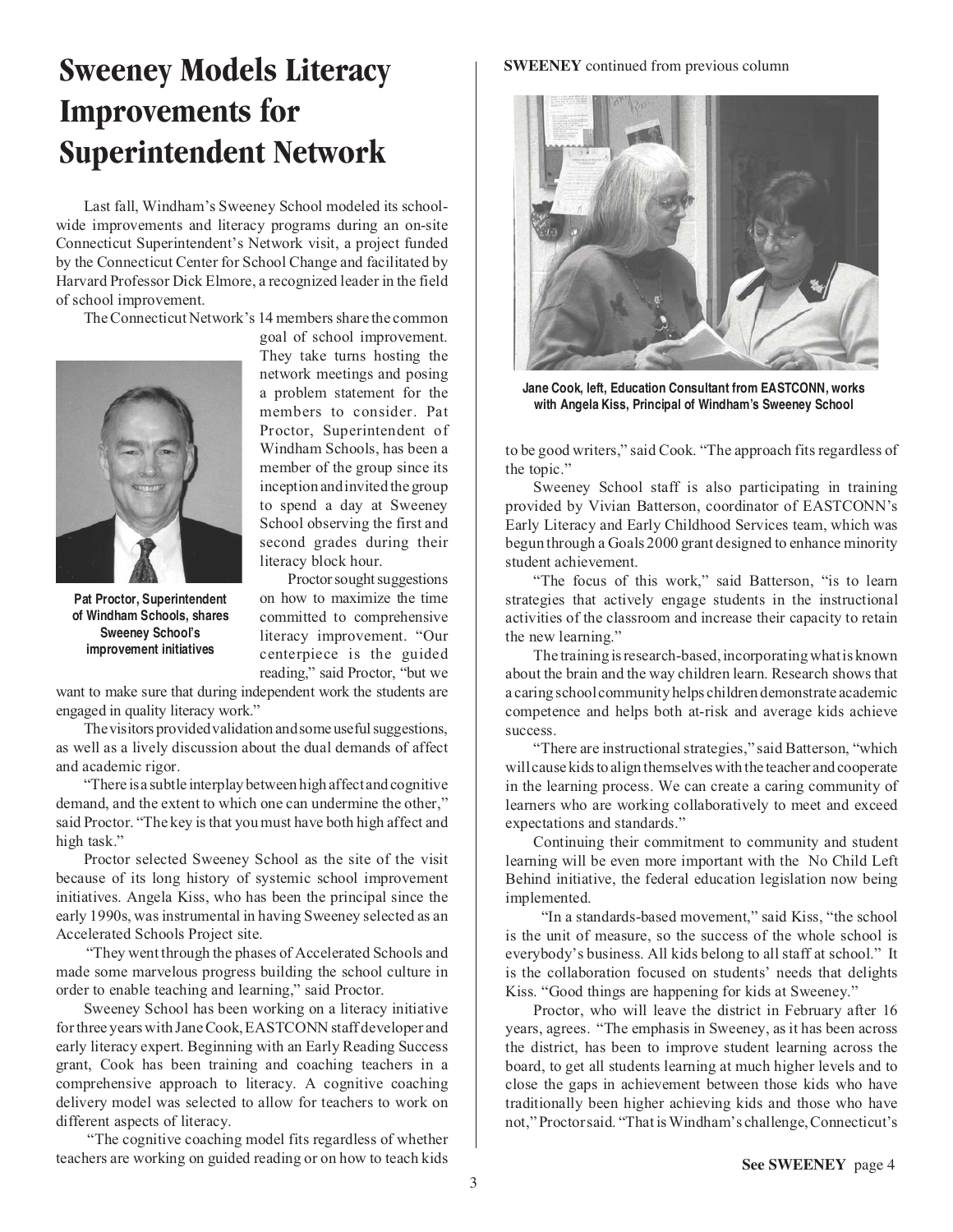**Windham Reading Buddies Program Helps Preschoolers Learn Joy of Reading Program Expands in Second Year**



**A proud fifth-grader, left, shares some colorful details with her attentive Head Start Reading Buddy**

Windham Middle School's Joy of Reading/Reading Buddies program, begun last year as a CSDE-funded Service Learning Grant program, is garnering praise from everyone, especially its young preschool and fifth-grade participants.

The program was so successful that Head Start awarded a grant this year expanding the program to a second Head Start Center in Willimantic.

Featured in December at the New England Regional Head Start Conference, the Joy of Reading program pairs fifthgraders at Windham Middle School with preschoolers at nearby Head Start centers. The fifth-graders read to Head Start children and in the process strengthen not only the language and literacy skills of their young buddies, but their own reading comprehension skills and self-esteem, as well.

The second Head Start site will increase the number of students participating in the project and adds workshops for parents and books for students.

The design of the program was the result of a collaboration between EASTCONN's Donna Drasch and her colleagues incorporating Head Start outcomes, Preschool Benchmarks, and Connecticut Mastery Test (CMT) objectives. Central to the design are performance standards and benchmarks for preschoolers as defined in the CSDE Preschool Assessment Framework. **[Editor's Note: See related story, Preschool Assessment Method Debuts, page 5.]** The Joy of Reading fifth-graders are taught how to incorporate these standards into reading activities with their Head Start buddies. During the fall, the Willimantic children's librarian offered a workshop for students illustrating strategies for choosing books, reading aloud effectively and extending a story.

#### **READING BUDDIES** continued from previous column

"Fifty-five percent of the fifth-graders are interventionlevel readers, currently reading at the first or second grade level," said Drasch.

While learning how to be effective readers, the fifth-graders are working on intonation, comprehension, and prediction some of the same skills they must master to do well on CMTs.

"We teach them how to ask connection and open-ended questions and cloze prompts to keep the preschoolers engaged before, during and after reading," explained Drasch.

Students prepare for each visit by selecting and reading a book and completing a checklist which details the title, author, illustrator, main ideas, main characters and a list of unfamiliar words or topics and their meanings.

"They are reading at their own comfort level using books they have selected for their preschool buddies," said Drasch.

Classroom teachers report a high degree of student motivation and commitment. Said one, "whenever there is an unscheduled period, students beg to use the time to practice reading their books aloud to one another and to work on creating extended activities."

Drasch has received numerous requests for information and hopes to see the pilot expand well beyond Connecticut.

For more information on the program you can view a PowerPoint presentation prepared by Donna Drasch. Go to EASTCONN's website at www.eastconn.org and click on Publications. Or, contact Donna Drasch at 860-455-0707 or ddrasch@eastconn.org.



**Enjoying a great read together at the Head Start site in Willimantic**

#### ❂ ❂ ❂

#### **SWEENEY** continued from page 3

challenge, the nation's challenge. And that's the work. It's all about figuring out how to do that and scaling it up."

For more information about the Sweeney School project, contact Jane Cook or Vivian Batterson at 860-455-0707 or by email at jcook@eastconn.org or vbatterson @eastconn.org.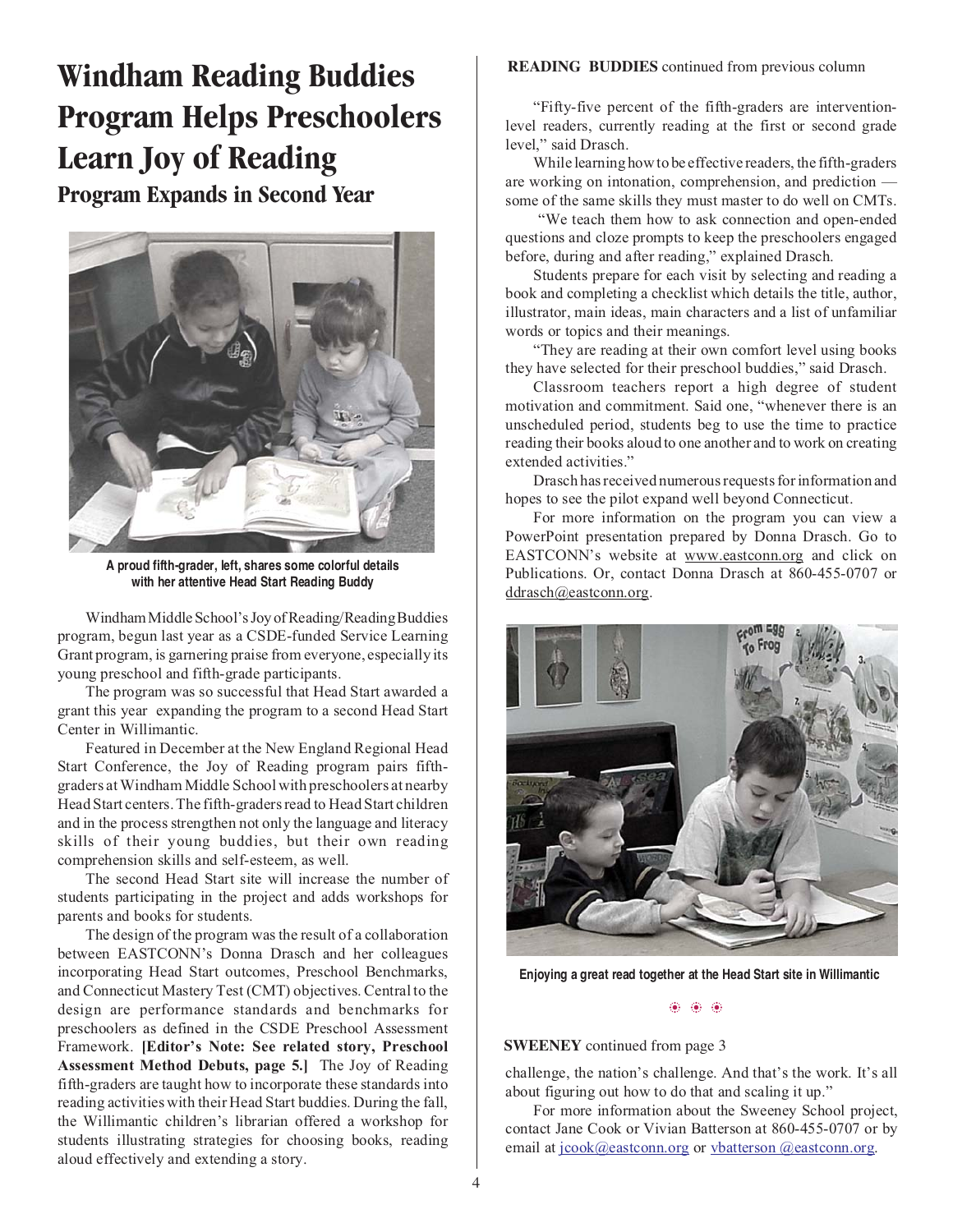### **Preschool Assessment Tool Debuts in Connecticut**

Training in the use of a new preschool assessment tool tied to the Connecticut Preschool Curriculum Framework will begin rolling out in February.

E.A. Aschenbrenner, EASTCONN staff developer and early childhood expert, was one of the creators of the assessment as well as the curriculum framework upon which it is based.

The Connecticut State Department of Education (CSDE) contracted with Aschenbrenner, Claudia Shuster, of Central Connecticut State University, and Carlota Schechter, of St. Joseph College, to develop an assessment tool that aligned with the Preschool Curriculum Framework, published in 1999.

One of the major benefits of this preschool assessment tool is that it allows for the analysis of progress over time on a continuum of skills.

"If you know where children are and where they need to be, then you can appropriately target your instruction," said Aschenbrenner.

In creating the assessment tool, the development team was able to build on learning derived from two Goals 2000 grants operating in the EASTCONN region.

These two grants, one in Windham and one Consortium grant with Putnam as recipient, were designed to look at the overlap between the framework and the kindergarten curriculum. In addition, they explored the development of a component to assess what children must know and be able to do, as defined in the preschool framework.

Among the programs participating in the Goals 2000 grant was Killingly's Family Resource Center. They took a close look at curriculum alignment from preschool to third grade and used their assessment data to inform the curriculum and assessment planning process.

"Instead of using thematic unit content as a basis for instruction, we are looking at the Preschool Assessment Framework and the Child Record forms as the foundation for curricula development and instruction," said Lynda Fosco, Director of the Family Resource Center in Killingly.

"Teachers may use a thematic unit as a vehicle for organizing classroom experiences and activities but the skills and concepts outlined in the assessment tool are what is emphasized," said Fosco. "It is a much more difficult way to approach instruction but it truly focuses on what children should know and be able to do within the preschool years."

For more information, contact E. A. Aschenbrenner at 860- 455-0707 or easchenbrenner@eastconn.org.



## **EASTCONN Welcomes New Director Maureen Crowley**



**Maureen Crowley, EASTCONN's New Director of Planning & Development**

EASTCONN welcomed Maureen Crowley this fall as Director of Planning and Development.

"We are thrilled to have Maureen on the team," said David Calchera, EASTCONN's Executive Director. "She comes to us with valuable experience in working with learners of all ages and needs, grantwriting in a variety of areas, and successfully building collaborative partnerships among communities and institutions. Her doctoral

thesis in professional development is an added bonus."

Maureen joins EASTCONN after almost 20 years of work in a diverse array of educational settings. Beginning her career in Massachusetts as a high school English teacher, she quickly grew to appreciate the challenge of serving at-risk youth and the value of alternative learning environments.

She has worked in a variety of settings, each requiring coalition building and cooperative resource sharing, and each focusing in some way on increasing and improving opportunities for youth and adult learning.

 "If I peel the years back, a common thread emerges," she said, "which is to improve the quality of life in communities through education."

Among her accomplishments is the creation of the first family literacy program in southeastern Massachusetts. She is one of 16 people nationally certified as a systems-change agent for the Bridges Project, a research-based initiative to improve education for adults with learning disabilities, and the design and development of a collaborative adult education service, which was awarded the Governor's Council Model of Excellence.

Her experience with models of adult education services throughout New England inspired her interest in adult learning. As a result, Maureen enrolled full-time at UConn as an educational doctoral student focusing on Adult Learning and Workplace Education.

"Although I had been learning by doing, I wanted an opportunity to step out and reflect about my experiences from a research framework," Maureen said. "I want to do what I've been doing — but to be better at it. Instead of stumbling onto things by trial and error, I want to be able to know at the outset that [educational methods] have a greater chance of succeeding because research exists to support it."

With her course work complete, Maureen is ready to return to work. "Just reading about how other people are solving the problem is not enough. You really miss the 'doing.' "

Contact Maureen Crowley at 860-455-0707 or mcrowley@eastconn.org.